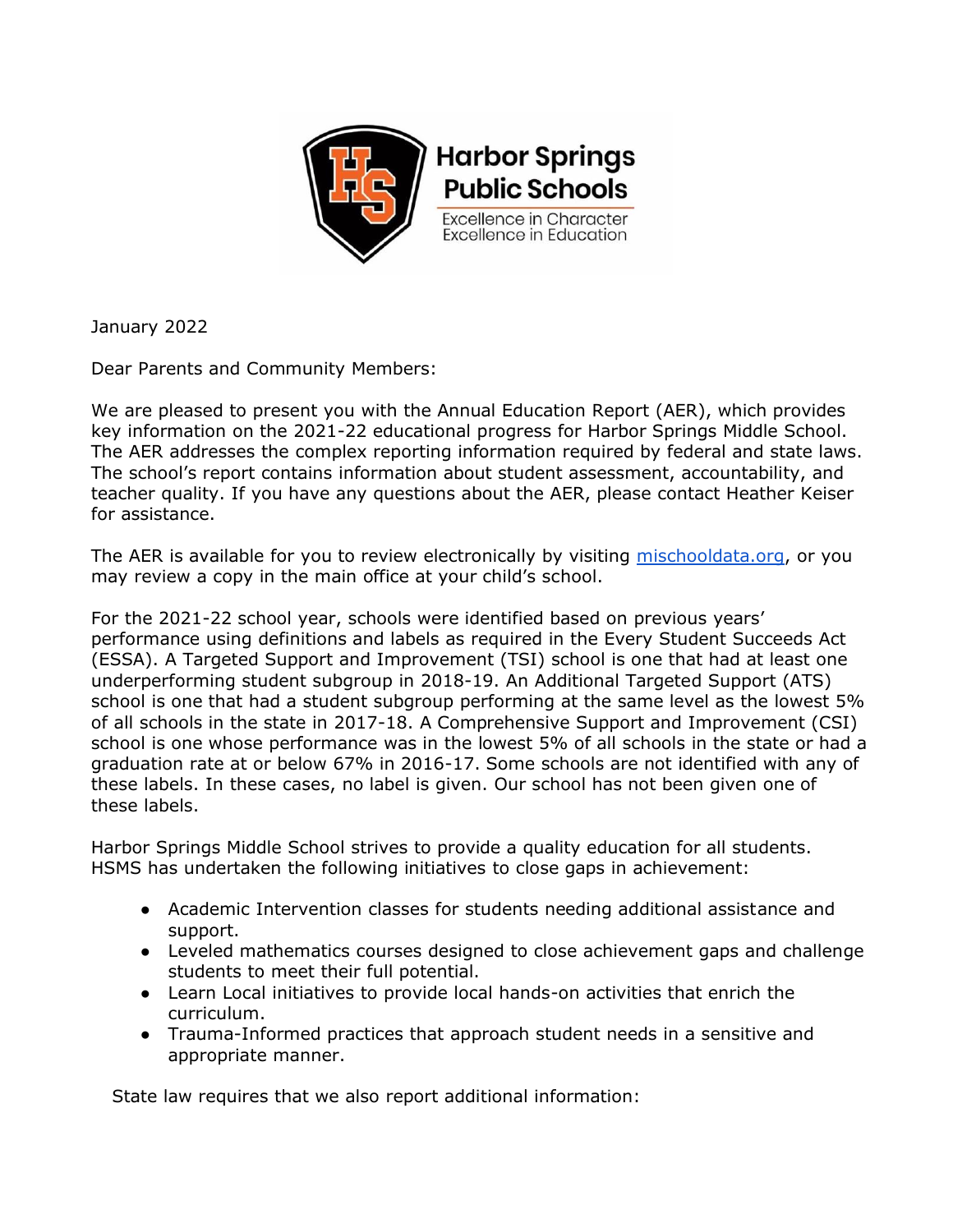- 1. Process for Assigning Pupils: All students who reside within the district's boundaries are eligible to attend Harbor Springs Middle School, as it is not a specialized school. Students are assigned to classes based on a variety of key factors including academic and social/emotional needs.
- 2. School Improvement Plan: The HSMS School Improvement Plan addresses four areas for improvement:
	- All students will become proficient in Mathematics
		- 80% of 5th Grade students will demonstrate proficiency on the end of year benchmark assessment (i-Ready) and classroom data.
		- 80% of 8th Grade students will demonstrate proficiency on the end of year benchmark assessment (PSAT 8/9) and classroom data.
	- All students will demonstrate one year of growth in reading comprehension and writing.
		- 80% of 5th Grade students and 90% of 8th Grade students will demonstrate proficiency in reading comprehension measured by the end of year benchmark assessment (5th/i-Ready and 8th/PSAT 8/9) and classroom assessments.
	- All students will demonstrate a proficiency in scientific thinking.
		- 70% of students will demonstrate proficiency in scientific thinking as measured by the State of Michigan Assessment.
	- All students will demonstrate effective academic and social behaviors.
		- 90% of students will be classified as "In Good Standing" as measured by the building's eligibility standards (all class grades at or above 60% and no behavior referrals) for the yearly eligibility periods.
- 3. District Core Curriculum: The district core curriculum is aligned with the state core curriculum standards. The teaching staff utilize this curriculum framework for all instructional and assessment decisions. The curriculum scope and sequence can be found at [www.harborps.org.](http://www.harborps.org/) The district is currently in the process of transferring the curriculum to Atlas Curriculum Mapping (ACM).
- 4. Aggregate Student Achievement Results: Harbor Springs Middle School's aggregate student achievement results can be found at [MISchoolData.org.](https://www.mischooldata.org/parent-dashboard-page?PageUrl=https://legacy.mischooldata.org/ParentDashboard/ParentDashboardSchoolOverview.aspx?LocationId=S,7912,1205,71)
- 5. Parent-Teacher Conferences: Parents are an important part of student success at Harbor Springs Middle School. In addition to support at home, parents are engaged with student learning through PowerSchool, Canvas, instructional focus nights, email and phone communications with teachers, and parent-teacher conferences. 56% of parents attended conferences for the 2020-21 school year and 53% of parents attended in the fall of the 2021–22 school year.